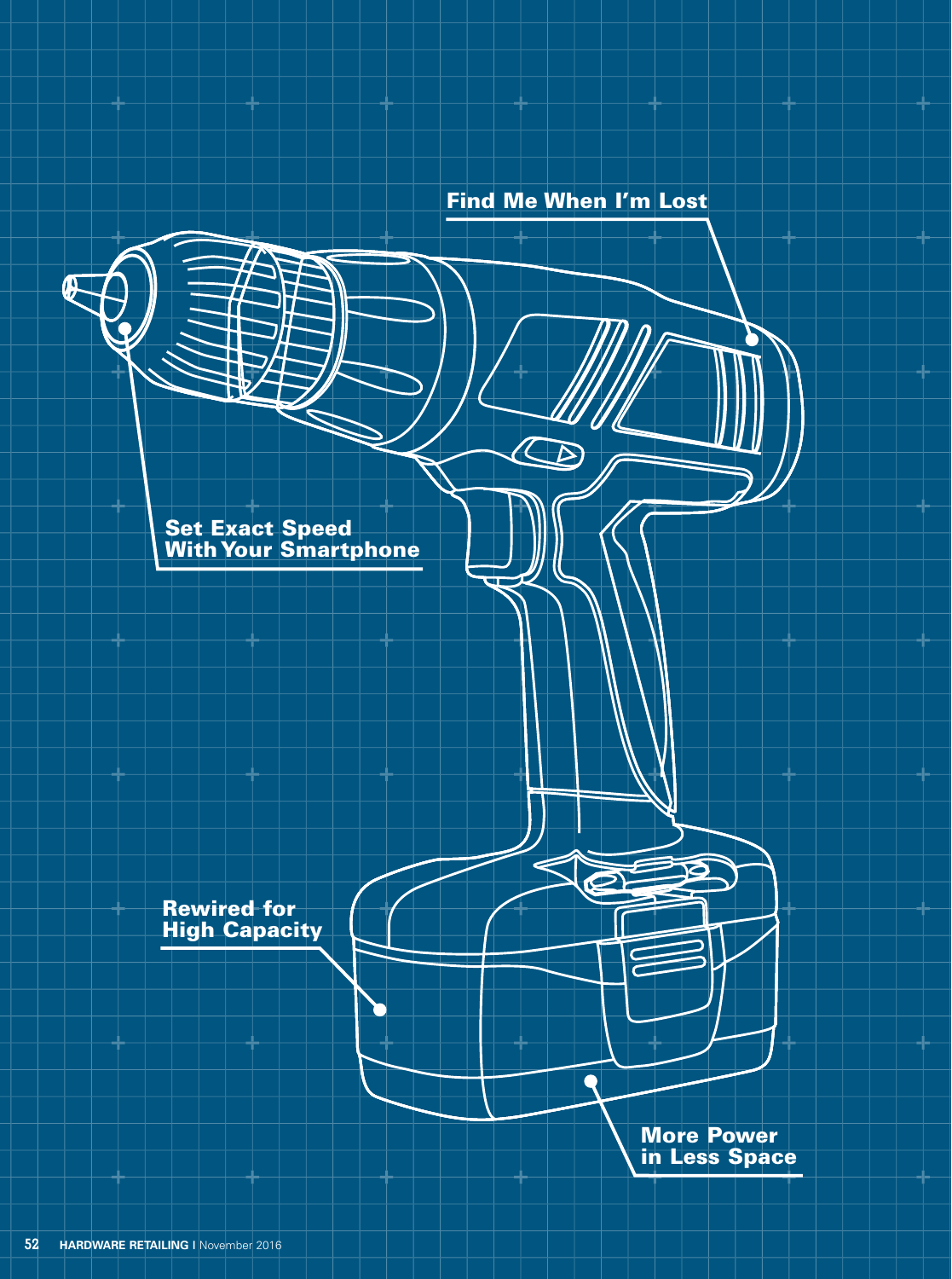By Jesse Carleton, jcarleton@nrha.org

# Three Power Tool Trends You Should Know Tool Tech

id you ever think you'd sell a<br>cordless table saw? What abou<br>a power drill with an app that<br>helps you find it when it's los<br>Manufacturers continue to ma<br>bigger and better power tools,<br>and now they're going high tech. Recen cordless table saw? What about a power drill with an app that helps you find it when it's lost? Manufacturers continue to make bigger and better power tools,

and now they're going high tech. Recently, they've come up with a number of significant innovations, especially when it comes to cordless power tools.

To get more detail on those innovations and how they will impact the future of the tool category, *Hardware Retailing* spoke with Clint DeBoer, editorin-chief of *Pro Tool Reviews*, an online tool magazine. DeBoer has a job most any retailer or DIYer would envy. He and his staff get to test the latest tools sometimes before they're released to the public. His website, www.protoolreviews.com, offers tool reviews and news helpful to any tool user or retailer.

According to DeBoer, there are three major trends happening in power tools today: the emergence of smart technology for cordless tools, a greater variety than ever in cordless power tools and a revolution in battery technology.

If you want to be the category leader in your market, these trends offer insights into the new products you should be incorporating into your assortments.

In the photos throughout this article, we'll give you a look inside Acme Tools (www.acmetools.com), a family-owned business based in Grand Forks, North Dakota that has 10 locations in North Dakota, Minnesota and Iowa. This 65-year-old company has established itself as a dominant competitor in the hand and power tool market, both online and in its retail stores. To see more photos from Acme Tools, visit **TheRedT.com/acme-tools**.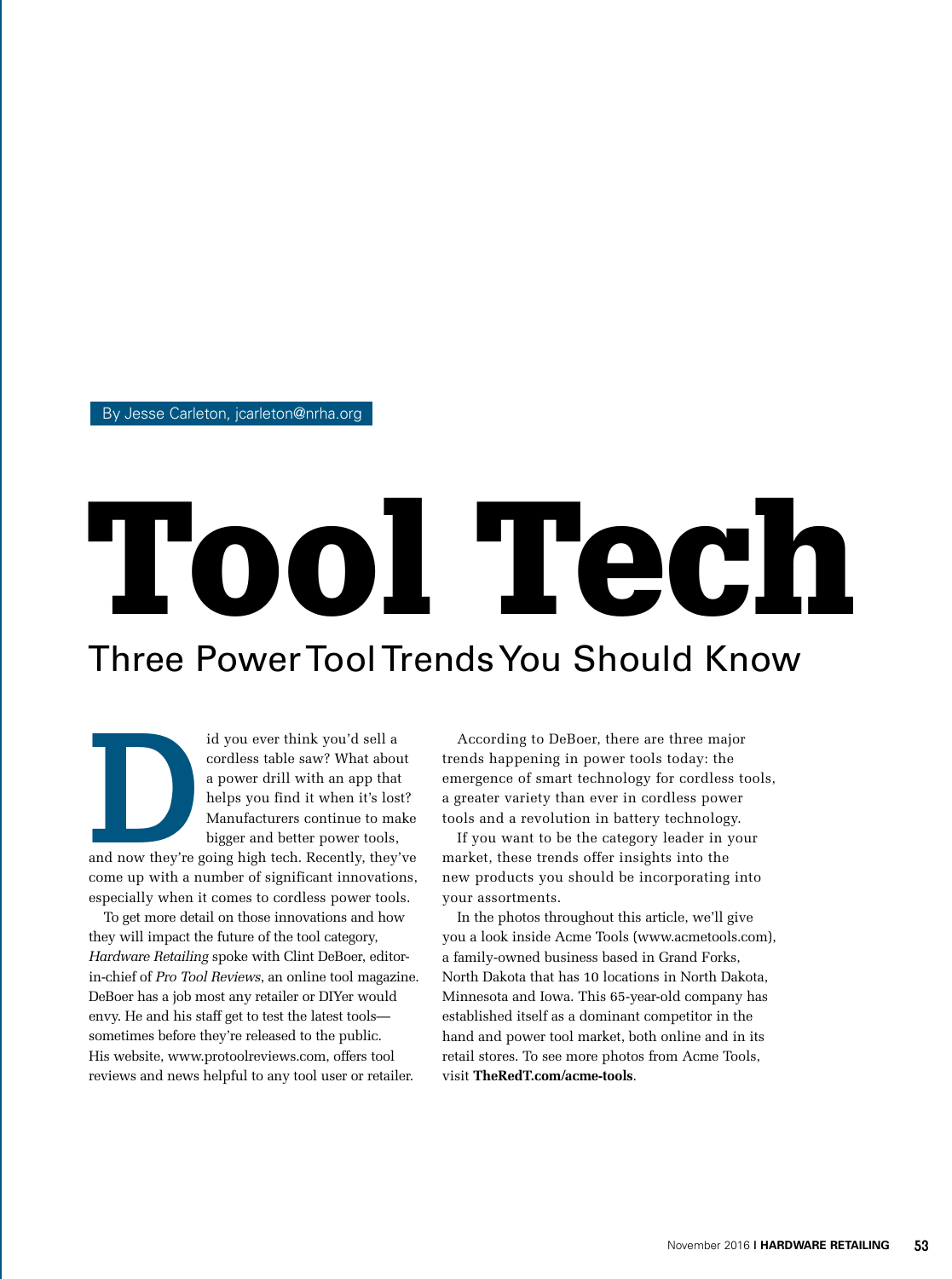# Smart Tools

**Y**<sup>ou knew there was an app for just about everything: now add power tools to the list.<br>As smart technology makes its debut in the</sup> everything: now add power tools to the list. tool market, manufacturers are trying out different smart features to see what consumers will embrace.

"Some manufacturers are doing better than others with app-enabled technology," says DeBoer. "But it's yet to be determined what features will actually be useful to most users. This is still a maturing market, but we're headed in the right direction."

#### **Programmable Tools**

Apps that can control a power tool are possible today thanks to another recent development in tools: the brushless motor. In addition to the fact that brushless motors last longer and are more efficient for cordless tools, another big benefit is that this type of motor allows for more precise control of the motor's speed and torque.



**Scott Peterson**, general manager of the Plymouth, Minnesota, **Acme Tools** store, calls his store a "house of brands." Part of the store's competitive strategy is to use a strong brand presence, coupled with a price match guarantee, to dominate the hand and power tool market.

"Brushless tools use a different motor technology than more traditional motors, which means they can be controlled by electronics in a way that wasn't possible before," says DeBoer. Since specific applications require specific speeds and torque values, the next logical step was to program those tools for those specific applications.

When using an impact driver, for example, it's easy to apply too much speed or too much torque to the fastener. The result could be driving the fastener too far into the material, or snapping off the head of the fastener.

Some tools offer high, medium and low settings, or a dial with a range of speeds, but those seem primitive now compared to what smart tools can do. Smart tools take the guesswork out of those fastening applications. For example, you can set the tool with the exact speed and torque values you need for driving sheet metal screws, or drywall screws. In fact, you can even program them to start slow and then speed up, which is exactly what you might need to do when driving, for example, a self-tapping screw into sheet metal.

The possibilities for how users can apply this level of control over their tools are endless, but the bottom line is that power tools can now be customized and configured for very specific applications. Where before tools came with a set of generic, pre-configured settings (or no settings at all), now individual users have the ability to customize the tool for any application. Those settings can all be created and controlled through a smartphone or tablet. Users can switch between modes for a tool simply by tapping on a screen.

#### *What Customers Love and How to Sell It*

Currently, the pro customer is likely to be more excited about the ability to program settings on a tool than the average do-it-yourselfer. It's important that you and your employees understand the technology enough to explain the benefits.

Show your customers how using the correct setting on the tool for the application can save money on accessories.

For example, someone using a reciprocating saw should know there are different blades for cutting through metal and cutting through wood. But they should also know it's best to cut wood at a higher speed and metal at a slower speed. The metal-cutting blade will be more effective and last longer if it cuts at the proper speed. Cut at a higher speed and the blade burns out, fast.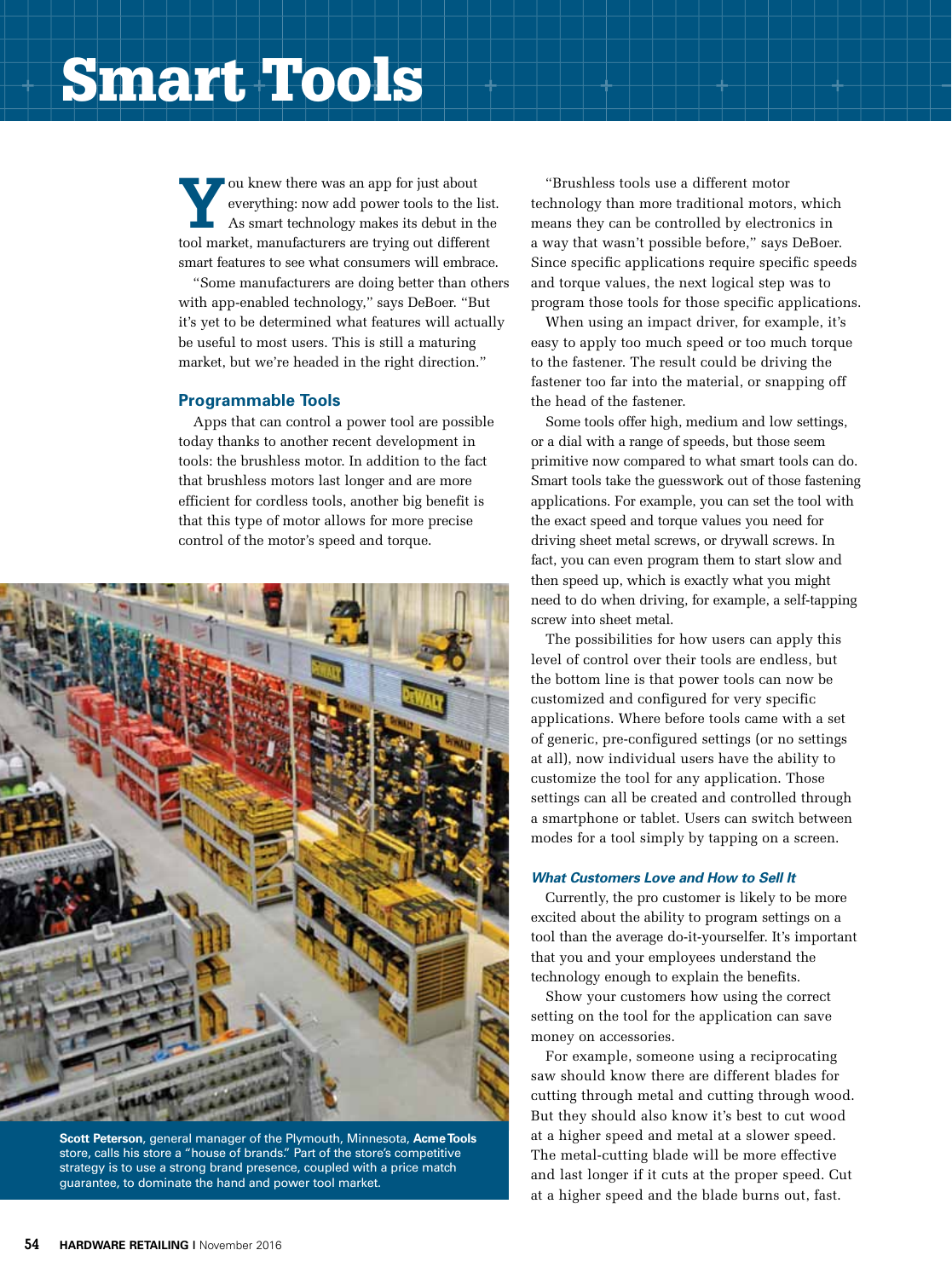In the past, users could vary the speed of the saw by applying more or less pressure on the trigger. With a smart tool, those users can dial in a setting created specifically for cutting metal. Cuts made with the smart tool will be more efficient and more consistent, and blades will last longer.

This can be particularly beneficial to contractors who may have workers with a variety of skill levels. "In some markets, skilled labor is tough to find. So a possible scenario is that a worker who's cutting through pipe with a reciprocating saw may go at it too fast and burn up the blade," says DeBoer. "Now, that contractor can hand any worker the saw and tell him to use mode two, preprogrammed for cutting metal. Now he's saving money on blades."

Will many DIYers buy smart tools? It's up to you to explain the benefits as you sell this as an upgrade to the regular tool. You can talk about the money they'll save on accessories. Fortunately, manufacturers have done their part in making the software that goes with the tools easy to use. The harder sell will be the price upgrade. "Many manufacturers are offering the regular tools and then the smart tool as a premium product, and there's usually only about a \$50 price difference, currently," says DeBoer. "The consumer will just have to determine if they want to pay that premium for that functionality."

#### **Tool Inventory Management**

Smart functions also help contractors keep track of their tools. Some tool manufacturers are making that possible with RFID technology. Imagine a jobsite with multiple workers using tools out of a common tool crib. Whoever is managing that inventory of tools would like to know what tool is being used and who is using it. Workers on a jobsite can "check out" their tool for the day and managers can keep track of those tools via an app on a tablet or smartphone. It's easier to account for all of the tools at the end of the day. Just swipe a scanner over the tools to check them in.

The next logical step to this technology is theft prevention, such as the ability to lock down a tool when it's stolen and then find it, but that feature is still in its infancy, says DeBoer. Current theft prevention features still have several limitations. If you have a tool stolen, you can report that tool as stolen and enter in the date and time when you last saw it. But the tool's smart feature still relies on Bluetooth, which means the lost tool will only "appear" if the app is running on someone's smartphone, and if that individual is within close proximity of the tool.



**Acme Tools** also leads power tool sales by having complete vendor lines, which is critical to serving contractor and commercial customers. "We go deep into our vendor's lines, and we back that up with inventory," says **Peterson**. "If someone needs eight band saws, we have them."

"We won't have true theft prevention until there are actual GPS chips inside of the tools, much like they are inside a phone," says DeBoer. "That isn't happening yet, but I think it's coming. We will soon get to the point where manufacturers can put in a GPS chip without affecting the price of the tool too much."

#### *What Customers Love and How to Sell It*

Contractors who oversee a jobsite with a lot of tools in use should quickly see the benefits of a tool inventory management system. They can ditch the spreadsheets or manual checklists of what tools are in use. It will be easy to tell if all tools are returned to the tool crib at the end of the day so they're not left unsecured. Some manufacturers also offer a function that allows the tool user to store all purchase and warranty information in the app. If a tool goes missing, or if there is a warranty issue, the tool owner doesn't have to rummage through a file to find the correct paperwork.

One of the best ways to start promoting these new items is to invite your key contractor customers for a tool demonstration day featuring, if possible, a representative from your key tool vendor. This type of event will show your customers you are staying current with the latest trends. Have the event during the slower winter months, when contractors are more likely to be able to spend some time at your store, and combine it with a customer appreciation dinner so you stay close to this customer base.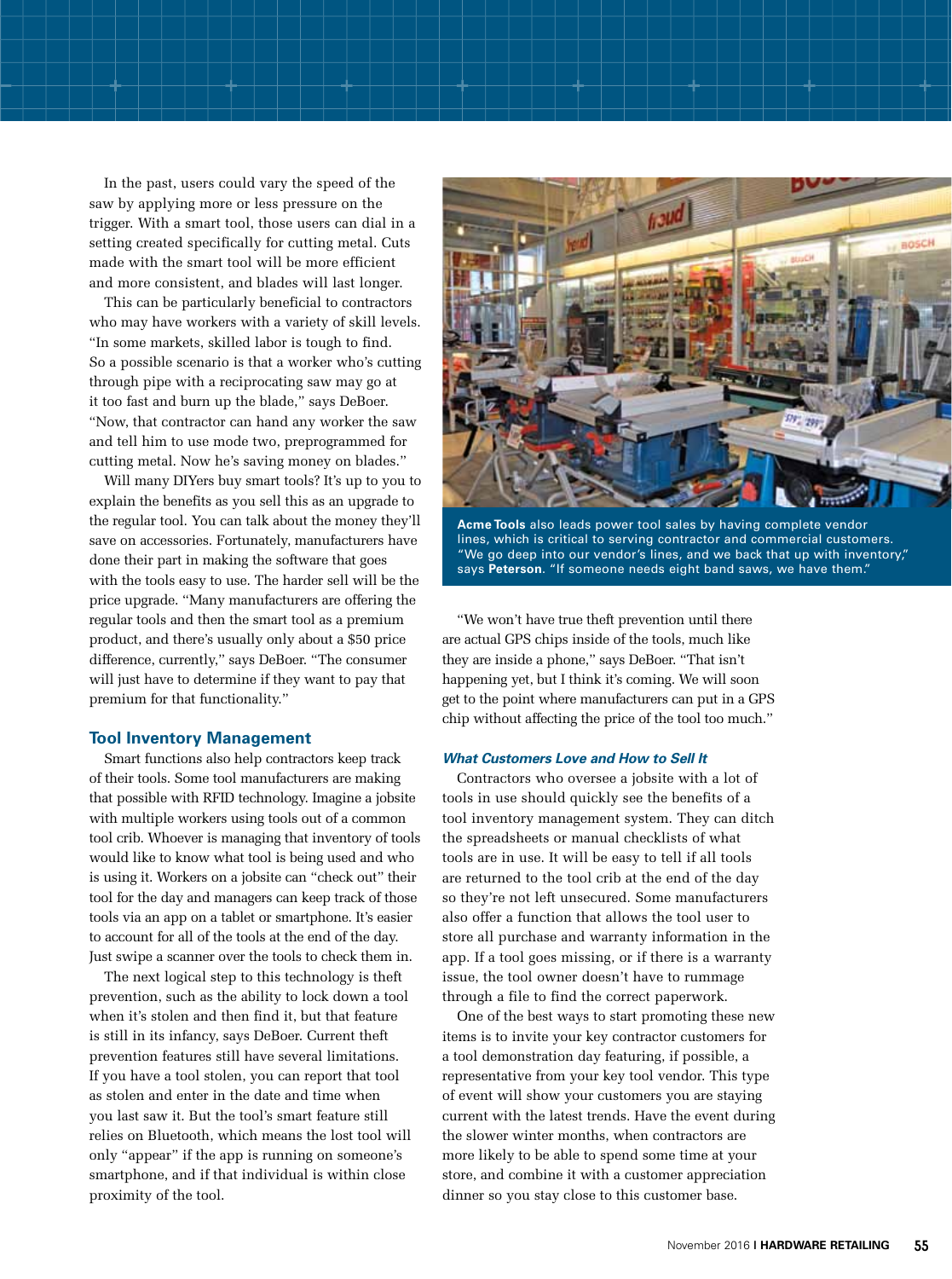## Cordless

**T**he cordless jobsite is getting closer to reality. Power tools are once again evolving in a big way and more tools are going cordless than ever before.

When cordless technology first appeared on the market, battery operation seemed a good fit for some tools, such as drills, that required low voltage. They likely weren't suited for tasks that required long run times or that might put a lot of strain on the motor, or so went the general thinking.

As technology improved, manufacturers continued to add batteries to more and more tools, but it wasn't until the introduction of the lithium ion battery that the market exploded. Now, manufacturers and consumers are rethinking cordless.

Lithium ion batteries pack a lot more power in a lot less space than their nickel cadmium cousins. That means manufacturers can put batteries on bigger tools that usually require high power and long run times, such as SDS max hammer drills, table saws and even grinders. There are more features and capabilities on these tools than ever before.

"When the lithium ion battery came out, that's when tools started to mature rapidly," says DeBoer. "Now the batteries are so good, we are seeing a 12-inch miter saw going cordless. That's never happened before this year. There are a lot of tools you would have never thought would go cordless hitting the market now."

#### *What Customers Love and How to Sell It*

Benchtop tools like the cordless table saw and miter saw will be ideal for customers working in remote areas without access to electricity. But for those with easy access to electricity, it's yet to be seen if cordless models of these larger tools will win out when consumers must choose between that and a corded model.

Regardless, if you want to make an impact with your tool department, it would be wise to bring in any new cordless tools your tool vendor offers, even if they are just for display. Do-it-yourselfers and contractors alike love tools, and they love looking at what's new. Even if these products aren't fast movers, having the latest tools on display helps establish your dominance in the category so you become the place your customers come to make all tool purchases.



**Peterson** puts new items front and center on the salesfloor, and then follows it up with advertising. Some of the latest trends in cordless and battery technology have been generating a lot of attention from his customers.